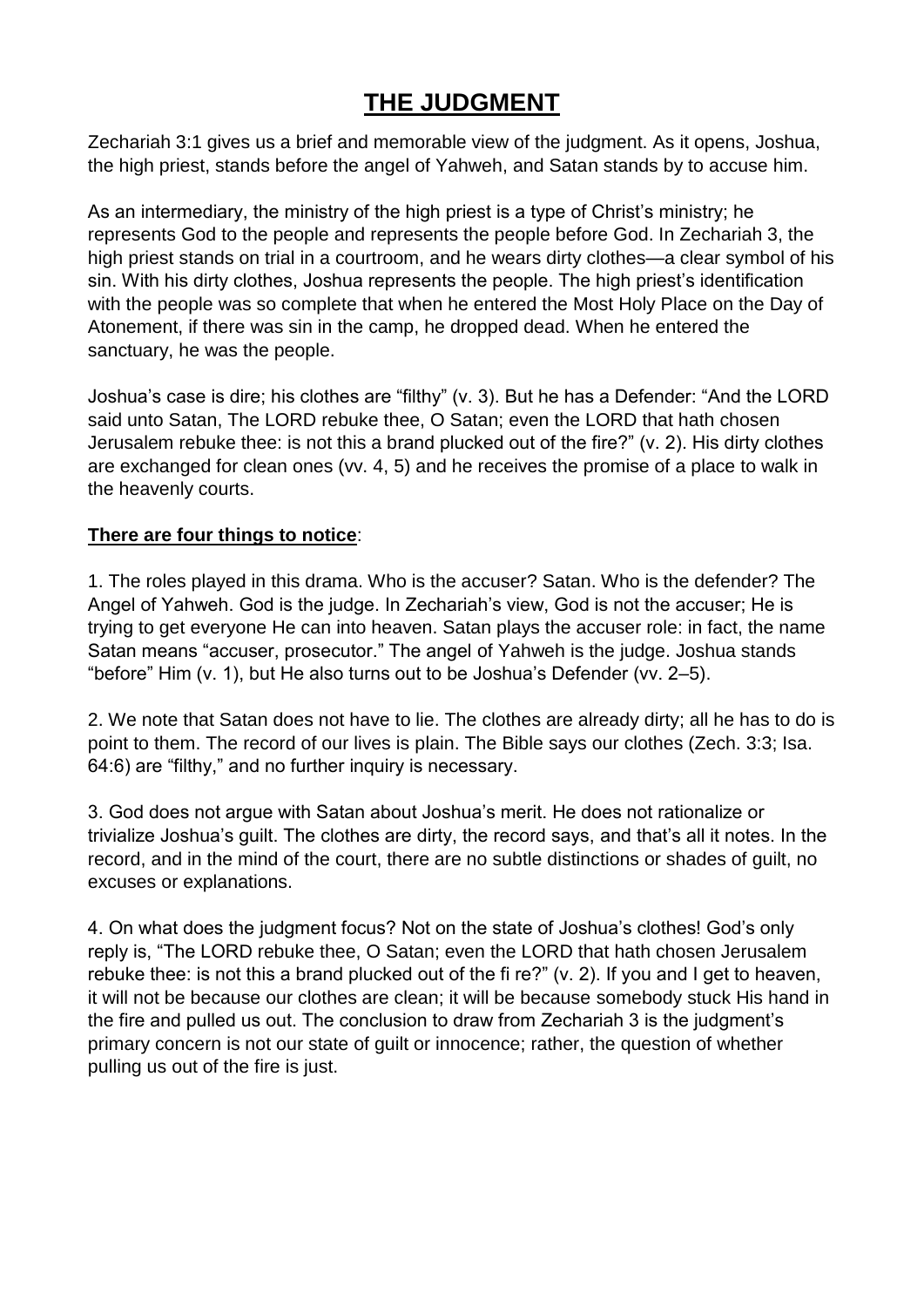## **DANIEL 7: THE TASKS OF THE JUDGMENT**

The great picture of the judgment in Daniel 7 shows us its three tasks. We Adventists have spent most of our time on Daniel 7 identifying the beasts at the expense of the more important point: what is the judgment doing? In Daniel 7, the judgment takes three parallel actions.

### **1. First, the Son of Man is crowned**.

The crowning may be a surprise, but that is the message of Daniel 7. When the Son of Man6 comes into the courtroom (vv. 3–14), He is brought in. He does not come in with the Ancient of Days, nor does He take His seat as a judge. Next, there "was given him dominion, and glory, and a kingdom, that all people, nations, and languages, should serve him" (v. 14). "Was given"— refers to an award granted by a court and occurs repeatedly in this chapter. In Daniel 7, the Son of Man is not one of the judges: He has a case before the court, He is a litigant in the great dispute, and the court awards Him a kingdom.

The Son of Man is crowned by the court because His rule is justified. The question before the court is, this Divine-Human Person, who gave His life for the lost world, the One who is Lord of the church—can we, on the basis of these records, crown Him King of the cosmos as well? His ministry on earth justifies His role as King. "There was given him dominion, and glory, and a kingdom, that all people, nations, and languages, should serve him: his dominion is an everlasting dominion, which shall not pass away, and his kingdom that which shall not be destroyed" (v. 14).

## **2. The saints are awarded a kingdom.**

Closely identified with the Son of Man, in Daniel 7, are His people, the "saints of the most High" (vv. 18, 22, 27). They also have a case before the court, because "judgment was given" in their favour (v. 22) and the time will come when "the kingdom and dominion, and the greatness of the kingdom under the whole heaven, shall be given to the people of the saints of the most High" (v. 27).

In Daniel 7 the saints are closely identified with the Son of Man. He earns the award, and they profit from it. Their kingdom, like His, is eternal (v. 18).

## **3. The destruction of the rebellion.**

Daniel 7 began with dramatic pictures of beasts and horns that war against God and His people and closes with a reply to this great attack. The repetitive use of these parallel, related legal terms—"was given" (vv. 14, 22), "shall be given" (v. 27), and "shall take away" (v. 26)—shows that the three actions discussed here are parallel actions of a court; they are the three actions the court takes during the great judgment session in heaven. Thus, Daniel 7 has shown the three great accomplishments of the last judgment: (1) the crowning of the Son of Man, (2) awarding a kingdom to His saints, and (3) stripping the beasts and horns of their kingdoms and finally destroying them.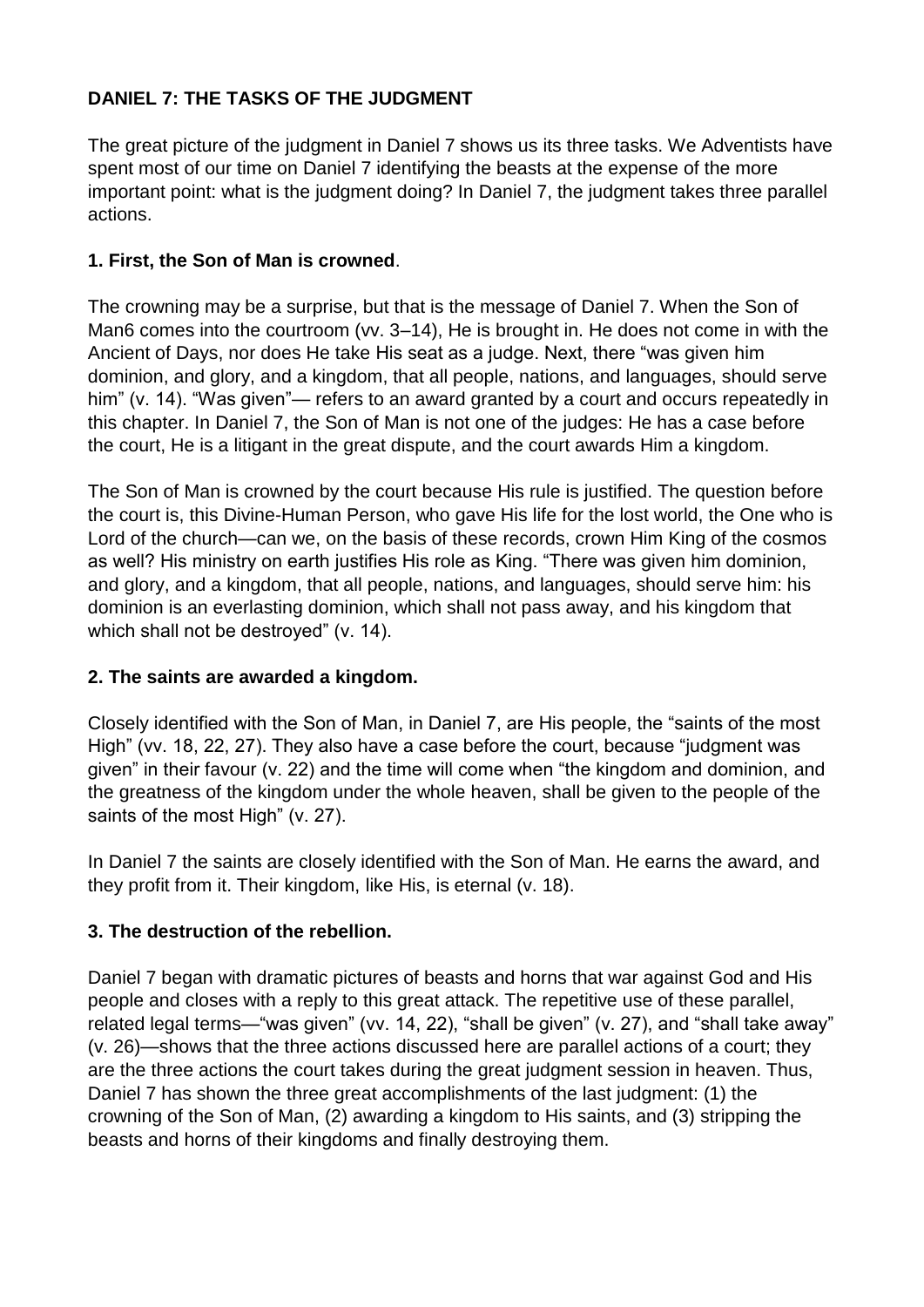This third task is the handing down of a sentence of eternal destruction. A decision of this weight dare not be made lightly, and for this reason the judgment becomes a long, careful, and complex process. We see something of what is involved in an important Old Testament ritual.

### **THE DAY OF ATONEMENT**

The annual Day of Atonement provides another picture of the last judgment (Lev. 16). On this day, the transferring of the people's sin from the sanctuary to the scapegoat indicates, symbolically, that in the last judgment, the blame for sin is placed where it belongs. The responsibility has symbolically accumulated in God's sanctuary, but the great Day of Judgment is coming, and the final responsibility—and blame—will go where it belongs.

In Israelite society there was a role called go'el. The go'el was the kinsman-redeemer: the head of the extended family or clan responsible for bailing you out of trouble, buying you back from slavery, defending you in court (see Lev. 25:23–25; Jer. 32:6–9; Ruth 2:20; 4:3– 8). When Elimelech died, he had a go'el (Boaz), who would accept responsibility for the defenceless women and truncated lineage he left behind. But in other passages, the word go'el is translated "avenger of blood" (see Num. 35:11–19; Deut.19:6–12; Josh. 20:3–9).

The redeemer is also the defender/ avenger; and God plays both roles (see Job 19:25; Ps.78:35; Prov. 23:10, 11; Isa. 41:11–15; 43:14; Jer. 50:34; etc.). The day of His judgment will come—a great day of cosmic deliverance. His people will be delivered and returned to their inheritance. God will redeem His people; and He will avenge their injuries.

## **THE PROCESS OF JUDGMENT**

The Adventist Church has long acknowledged three phases of judgment— lasting from the initiation of the pre-Advent phase in 1844 and continuing through the millennium to the fi nal destruction of the rebellion in the post-millennial phase of the judgment.

Its complexity lies in the fact that the task of judgment is to arrive at agreement unanimous, cosmic agreement—on the justice of the three decisions taken by the court in Daniel 7. Can we, with justice, (1) crown the Son of Man, (2) award a kingdom to His saints, and (3) destroy the rebellion? The question is enormous, formidable, and complex; a single mistake would imperil the entire cosmos and its future. Let's return to Daniel 7 and see the judgment at work.

The Ancient of Days takes His seat, and the books are opened (v.10). But the Ancient of Days is not alone; an entire court is seated. In verse 9, thrones are set in place; in verse 10, thousands of thousands and ten thousand times ten thousand stand before God; and then "the court was seated."

Next, the books are opened (v.10). For whose benefit? The picture suggests that they are opened for the huge court to study. God invites universal inspection.

Why? God proposes to do three momentous things: He will crown His Son, the Ruler of the cosmos; He will award an eternal kingdom to His chosen people; and He will send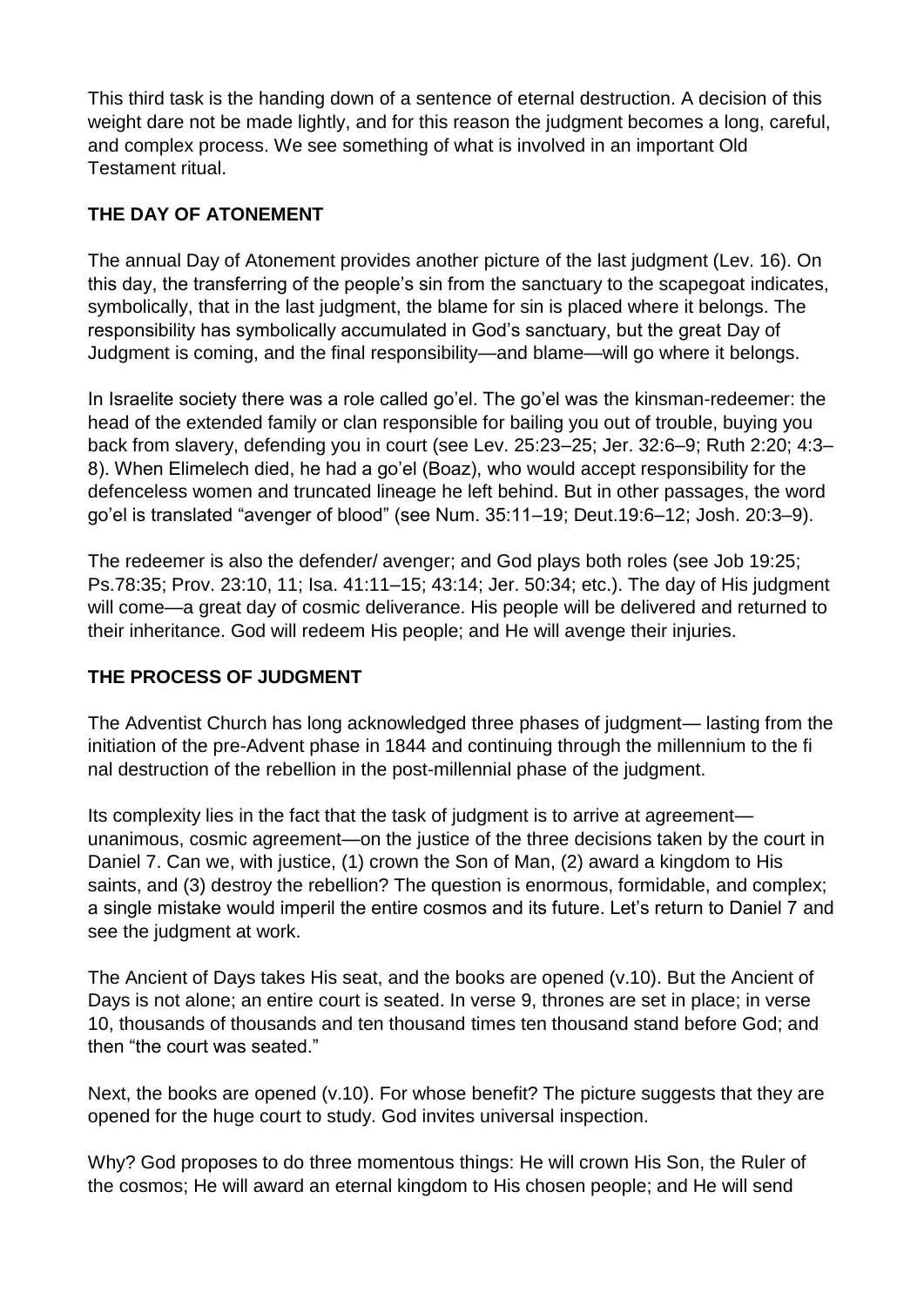those who rebelled against His rule to eternal destruction. These decisions are irrevocable. Furthermore, they must be universally agreed to be fair.

### **THE THREE PHASES OF THE JUDGMENT**

God conducts the judgment carefully and openly, respectful of the hearts and minds of all the persons He has made. In fact, He does it in three stages.

#### **1. The pre-Advent phase.**

From the beginning, Adventist theology has argued for a pre-Advent stage of the last judgment. Because Adventist writings on this topic are so voluminous, I will not revisit the arguments here. I will simply say that a pre-Advent phase of the judgment makes sense because when Christ returns, His reward is with Him (Rev. 22:12).

Any judgment that takes place prior to the Second Coming cannot include the active input of people from the earth. But the records of their lives are present, and these clearly and exhaustively show the love and justice of God (and also that of His people), and the malignity of Satan and his rebellious followers. But none of these latter parties are present in the courtroom to join in the review of the records. Those capable of being present include angels and inhabitants of worlds other than the earth.

God has a threefold agenda: crowing Jesus as King of the cosmos, awarding a kingdom to the saints, and destroying sin and evil forever. When the first phase of judgment closes, all the inhabitants of the cosmos— except those on earth—have agreed that crowning the Son of Man, awarding a kingdom to the saints, and destroying the great rebellion are all necessary and just.

The first phase of the judgment will close; Christ will return, and take His people to heaven and the millennium will then begin.

#### **2. The millennial phase.**

"Don't you know that we will judge angels?" Paul asks (1 Cor. 6:3, NIV). The 1,000 years have just that serious purpose. The records are opened to the redeemed from earth; they have the question of the justice of God's three proposals laid before them. The opinions of those redeemed from the earth are critically important for two reasons:

First, their loved ones are the ones who will go down to destruction. The saved must be satisfied of the justice— indeed the love—of this decision.

Second, the best systems of jurisprudence insist that the accused have a right to a trial by a jury of their peers. Such a jury will be provided. This stage takes a thousand years (Rev. 20). Then, the New Jerusalem comes down to earth, the "second resurrection"13 takes place, and the third phase of judgment begins.